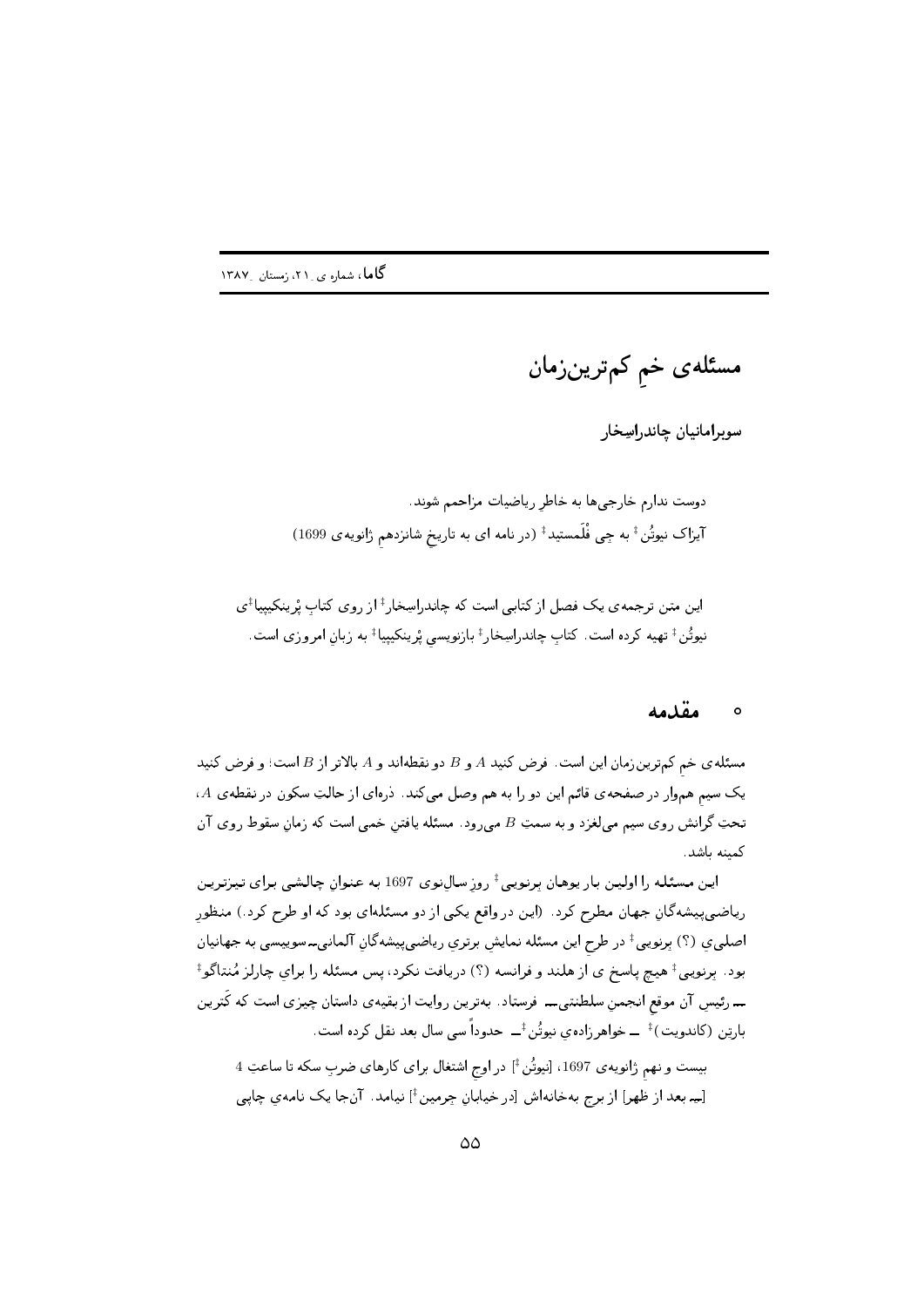

شكل ٢

شامل یک جفت مسئله از استادِ جوان خْرُنینخِن ـــ یوهان برنویی ٔــــ منتظرش بود. آدرس نامه کل<sub>ی</sub> بود: به تیزترین ریاضیپیشهگانِ جهان. نیوتُن<sup>‡</sup> در حمله به مسئله تردید نكرد. در واقع (اگر داستانِ كَترين را ادامه دهيم) او تا ساعتِ 4 ــِــ صبح كه مسئله را حل کرد نخوابید.

[شاید لازم باشد در پرانتز بگوییم برای نیوتُن سال1686 ـــ که مسئله ی بسیار پیچیدهتر دوران صلب با کمترین مقاومت را حل کرده بودــــ این مسئله بچهبازی میبود. ظاهراً ده سال بعد ــــ تحتِ فشار شغل ریاستِ ضرابخانهـــ بیشتر مدتِ آن شب تا ساعتِ 4 ــِـ صبح را نیوتُن ‡ صرفِ حل آن مسئله کرده است. روشن است که حتا آن موقع هم نیوتُن‡ فقط بخشی از جریان علمی نبود؛ همه ی جریان بود.] پاسخ نیوتُن‡ به مونتاگو‡ روزِ سی|م ژانویهی 1697 (روزِ بعد از دریافتِ نامه از مونتاگو) فرستاده شد و روز بیستوچهارُم فوریهی 1697 در جلسهی انجمن سلطنتی خوانده شد. این جواب بعداً بدون اسم در

شمارەي ژانويەي 1696/7 ــِ فيلاسُفيكال تْرَنزَكشِنز<sup>‡</sup> (جلدِ 17، شمارەي 224) چاپ شد.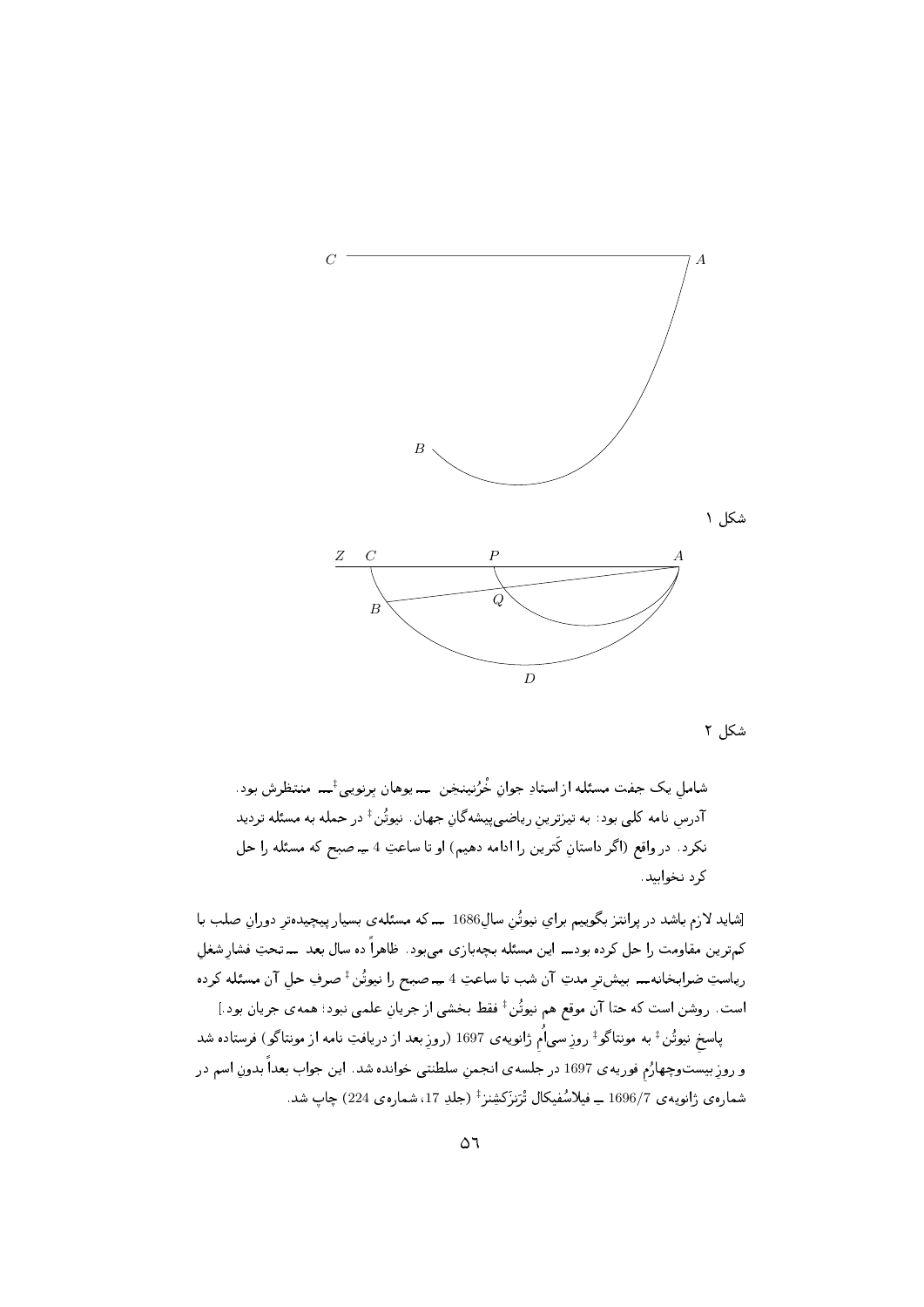حل نيوتُن أ يا آن سبکِ شاهانهاش اين است:

از نقطه ی A خطِ راستِ نامحدودِ APCZ را موازی یِ سطح افق بکشید. چرخزادی مثل بکشید که خطِ AB (یا امتدادیافتهی آن) را در نقطهی Q قطع کند. سیس AB چرخرادِ دیگری مثل ADC بکشید که نسبتِ قاعده و ارتفاعش به قاعده و ارتفاع چرخرادِ قبلمی (مثلاً AB) (AC : AP) مثل AB به 4Q باشد. این چرخزاد از نقطهی B میگذرد و خمی است که جرمی که تحتِ اثرِ گرانش حرکت میکند، از طریق آن در کوتاهترین مدت از A به B می رسد؛ همان چیزی که به دنبال آن بودیم.

برنوييي ‡ با ديدن جواب ســـ که درست مثل دستورالعملي است که بـه يـک بـچـهي کنـجکاو مىدهندـــ فوراً فهميد مؤلف نيوتُن ‡ است. بِرنويي ‡ بعداً در نامهاى براى بَسانژ دُو بُوَل ‡ نوشت:

به این ترتیب، آقای عزیز پس از آن که مسئلهی من به هلند فرستاده شد و کسان زیادی آن را بررسی کردند، مسئله حلنشده ماند. پس آن را به انگلستان فرستادم. امیدِ زیاد ی داشتم آنجا این مسئله پایان بهتر ی داشته باشد، زیرا انگلستان چند هندسهپیشهی عالی دارد که روشهای ما یا روشهای مشابهی را به کار میبرند. در واقع شمارهی ژانویهی فیلاسُفیکال تْرَنرَکشِنر<sup>َ‡</sup> ـــ که محبت کردهاید و آن را برایم فرستادهایدــــ نشان داد که اشتباه نکرده بودم، زیرا در این شماره یک راهِ ساختن خم سریعترین سقوط آمده که مسئله را کاملاً حل میکند. اگر چه مؤلف با فروتنیی بیش از اندازه نامش را آشکار نکرده، میتوان بی هیچ شکی مطمئن بود که مؤلف آقای نیوتُن‡ مشهور است: چون حتا اگر هیچ اطلاع دیگری جز این نمونه هم نمیداشتیم، او را از سبکش میشناختیم، چنان که شیر را از ردِ پنجهاش. ... فقط کاش آقای نیوتُن‡ راوحل و روشی را که با آن به خم موردِنظر رسیده منتشر کرده بود ....

# راوحلِ بينام نيوتُن ‡

این گلهی برنویی<sup>‡</sup> که نیوتُن ‡ راهِحلش را باز نکرده تا حد ی عجیب است. راهِحل باید برای هر کسی که با نتیجهی L ـِ کتاب I ـِ پْرینکیپیا‡ آشنا باشد بدیهی بنماید: بهنوساندرآوردن یک جسم روی یک چرخراد مثلِ لغزيدنِ يک جسم تحتِ گرانش او نيروي عمود بر سطح چرخراد] روي آن چرخراد است. نيوتُن ‡ حتماً اين مطلب را فوراً دريافته است [١]. در شکل ۳، مسیر نقطه $P$  روی محیطِ دایره $J$  با به شعاع  $\rho = O$  ـــ که به طور یکنواخت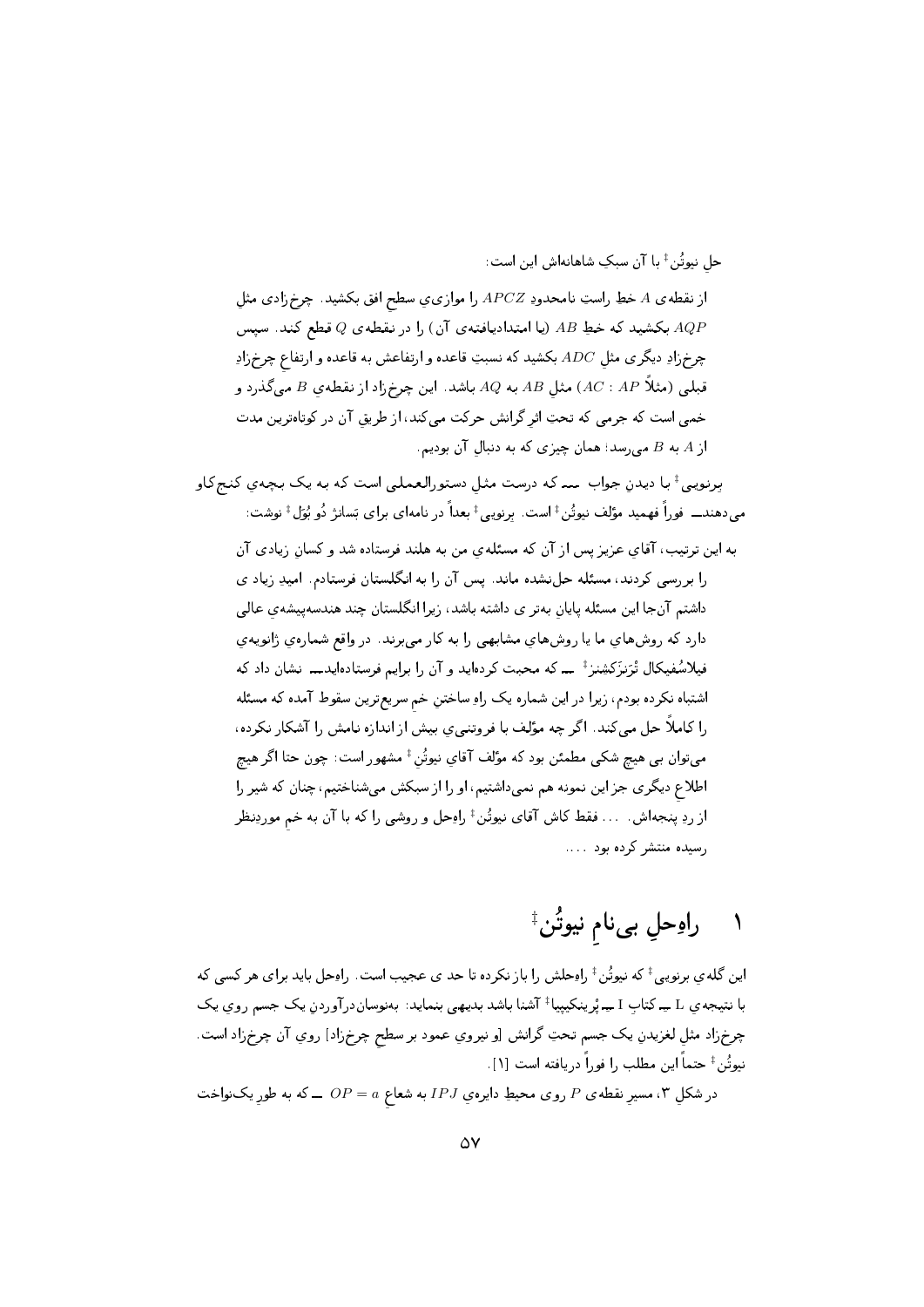

شکل ۳

 $\lambda t = \angle MOP$  روى خطِ افقى  $AIBX$  مىغلتدـــ چرخزادِ ACB است. فرض كنيد بر حسبِ راديان در این صورت

$$
AI = \text{arc } PI = at \tag{1}
$$

نیه، دستصات د کارتی ی نفط*هی* م. بمسادهگی به دست می آید: 
$$
(x, y)
$$

$$
x = at - a\sin t = a(t - \sin t)
$$
\n<sup>(2)</sup>

و

$$
y = a - a\cos t = a(t - \cos t) \tag{3}
$$

یکی از نتیجههایی که بلافاصله از نمایش پارامتری ی چرخ زاد به دست می آید این است که همه ی چرخرادها متشابه اند. ساختار حل نیوتُن‡ بر این اساس استوار است. میماند نشان دهیم که دره ـــ بدونِ كمكِ فرشتهگانــــ تحتِ گرانش روي چرخزاد مىلغزد. (فعلاً به خاصيتِ خم كمترينزمانِ چرخزاد کاری نداریم )

مرکزِچرخشِ آنی ِی دایره یِ غلتان I است. پس جهتِ حرکتِ P بر PI عمود است، یعنی به طرفِ  $P$  است ـــــ سر دیگر قطری که از I میگذرد. پس PJ مماس بر خم و PI عمود بر خم در نقطه $J$ اند. مؤلفهی شتابناشیازگرانش نقطهی P، در جهتِ حرکتش

$$
g\sin\angle MPJ = g\sin\psi\tag{4}
$$

است. مؤلفهءِ شتاب در راستايِ عمودبرسيم PI را سيم تأمين میکند. [شتابی که از (4) به دست می آيد همان شتابِ مماسیای است که از معادلههای (2) و (3) به دست می آید. مترجم.]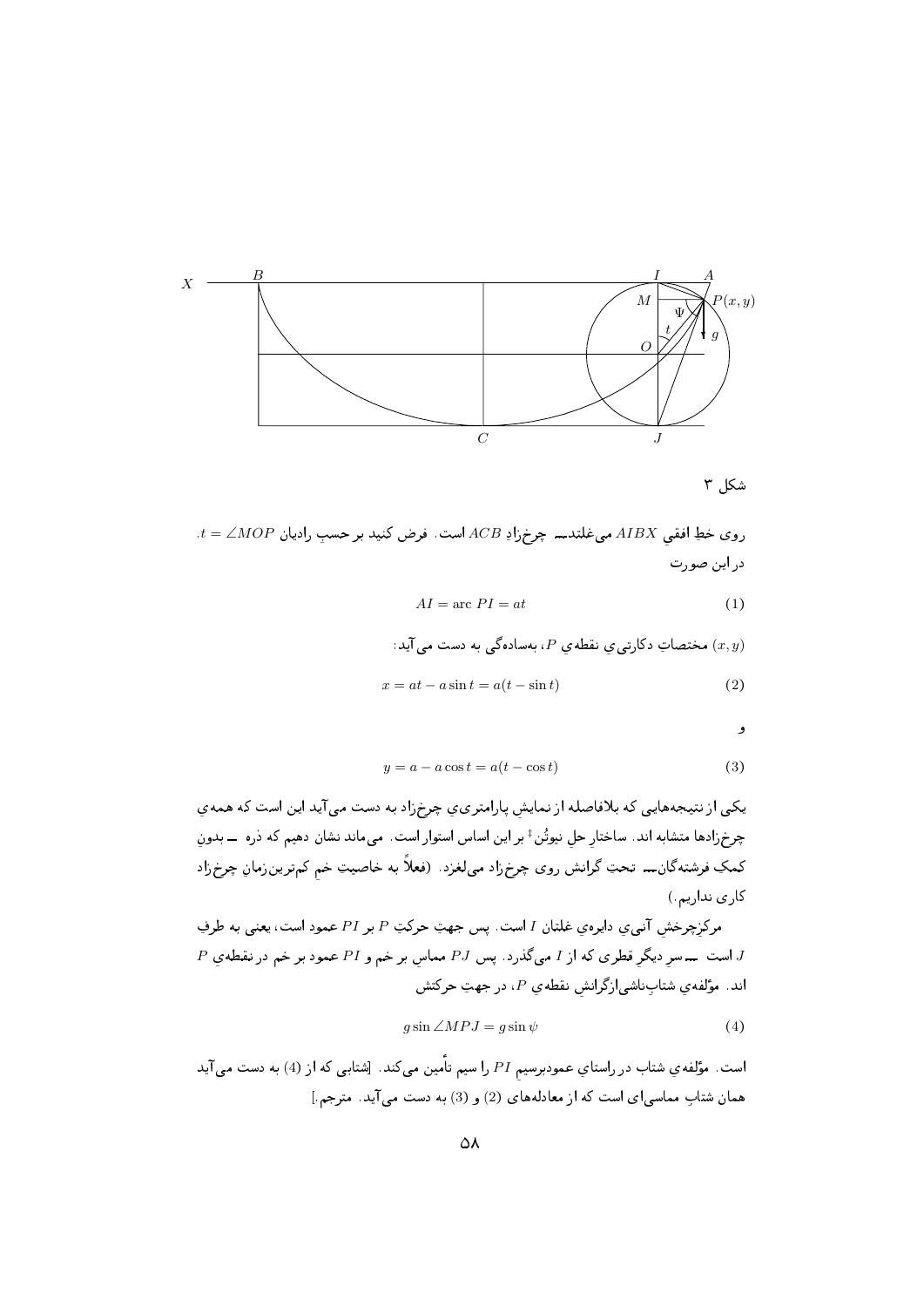

شکل ۴

از معادله ی (4) نتیجههای دیگر ی هم به دست می آید. چون

$$
g\sin\psi = g\frac{PJ}{IJ} = \frac{g}{2a}PJ = \frac{g}{4a}\text{arc }CP\tag{5}
$$

حرکت P در راستاي خم ACB يک حرکتِ نوساني ي ساده با دورهي  $\sqrt{4a/g}$  است. يعني دورهي حركت مستقل از نقطهى شروع حركت است.

 $A'$  نقطه $B$  ، اگر به جاي لغزيدن روي چرخزاد با ريسمانِ  $A'C$  به  $A'$  وصل باشد ـــــ نقطهي نقطه ی تیزی است که در آن دو شاخه ی برابر A'A و A'B از یک چرخ زاد به هم میرسندــــ و مقید باشد بین کمانهای چرخزادی ی A'A و A'B حرکت کند، همان حرکتی را خواهد داشت که در یاراگرافِ قبل توصیف شد. این آونگِ چرخزادی، هویگِنس‡است. این آونگ خاصیتِ همزمانی دارد، یعنی دوروی آن مستقل از دامنهاش است.

همه ی مطالب بالا در نتیجههای L تا LII ــِ کتاب I ــِ پْرینکیپیا $^{\ddagger}$  آمده است.

### راوحلی که از بیشینهگی به دست می آید ٢

کاملاً محتمل است نیوتُن ‡ ابتدا جوابِ مسئلهی برنویی ‡ را با یک نگاه ـــ به همان شکلی که در بخش قبل دیدیمـــ به دست آورده باشد، اما در عین حال باید فهمیده باشد که این حل به خودی،خود به خاصیتِ کمترین زمان منجر نمیشود؛ و این که او نهایتاً باید همان روشی را به کار بَرَد که قبلاً برای حل مسئلهی دوران صلب با کمترین مقاومت به کار برده بود. نیوتُن‡ در نامه ای به فَتیو دو دوییر‡ و دِیوید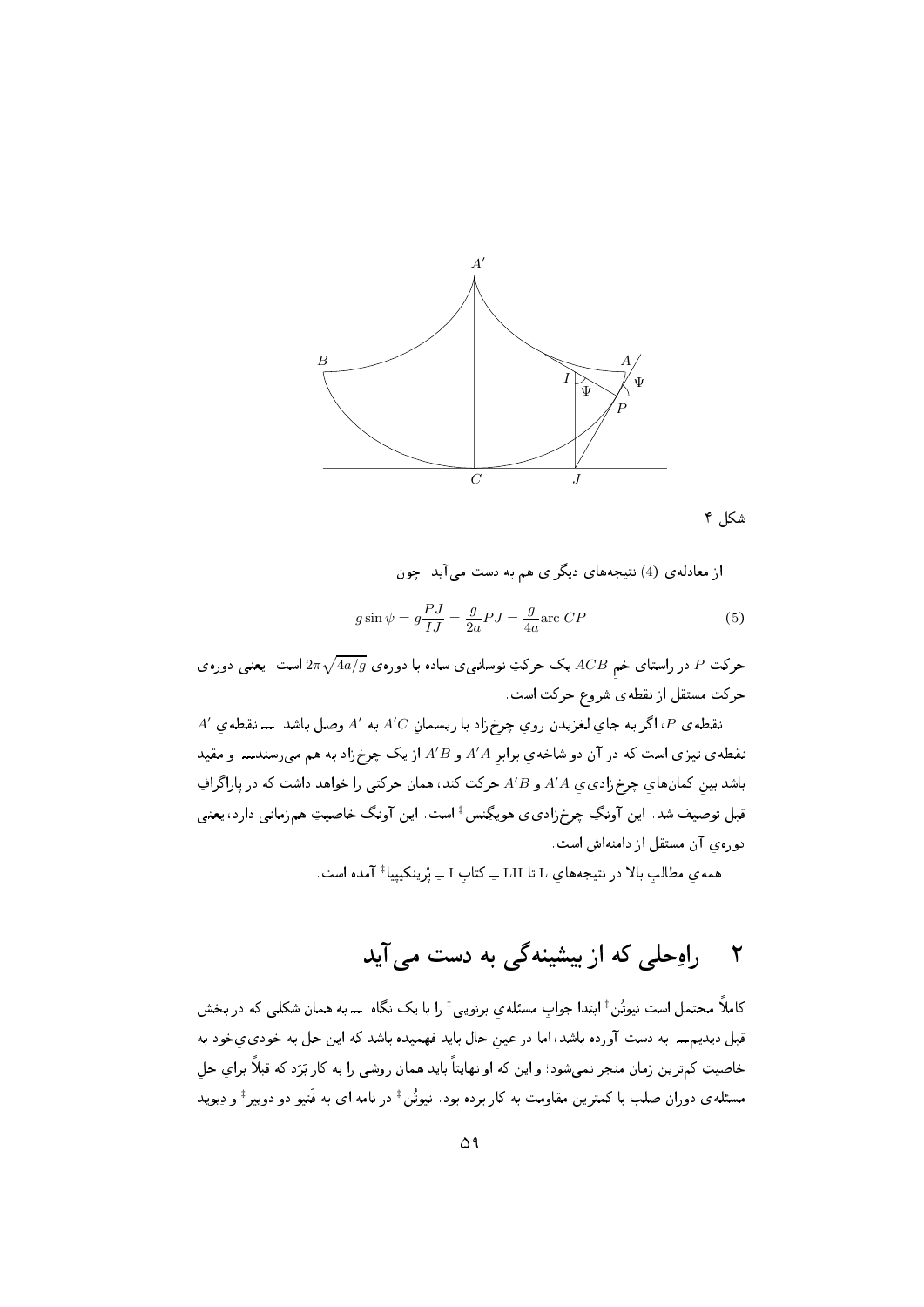

شکل ۵

گْریگُری <sup>‡</sup> چهگونهگییِ استفاده از آن روش برایِ حلِ این مسئله را توضیح داده است. این نامه موجود است. اما اول مسئله را به زبان امروزی حل میکنیم.

خم همواري را در نظر بگيريد كه A را به B وصل ميكند. A بالاتر از B است و ذرهاي از حالت  $y$  سکون در A شروع به حرکت میکند و تحتِ گرانش روی این خم میلغزد. میدان گرانشی در جهتِ است. مسئله یافتن خمی است که زمان سقوطِ دره روی آن تا نقطهی B کمینه باشد. فرض میکنیم مختصههاي  $x$  و  $y$  ــِ دره تابع هموارى از  $s$  ـــ طولِقوسِ خمـــ باشد، و

$$
x = x(s)
$$
,  $y = y(s)$ ,  $ds = \sqrt{dx^2 + dy^2}$  (6)

همچنين، تعريف مي کنيم

$$
\dot{x} = \frac{dx}{dt}, \quad \dot{y} = \frac{dy}{dt}, \quad \implies ds = dt\sqrt{\dot{x}^2 + \dot{y}^2} \tag{7}
$$

در نتیجه ی XL ــِـ کتابِ I ثابت شده سرعتِ دره ای که از حالتِ سکون به ارتفاع  $y$  سقوط میکند مستقل از جابهجايي ي عرضي آن و برابر  $\sqrt{2gy}$  است. پس زمانِ سقوطِ از A تا B ميشود

$$
t = \int_{A}^{B} \frac{ds}{\sqrt{2gy}}\tag{8}
$$

از سوی دیگر، بر اساس تعریفهای (6) و (7)،

$$
ds = dt\sqrt{\dot{x}^2 + \dot{y}^2} = \dot{y}dt\sqrt{1 + \dot{x}^2/\dot{y}^2} = dy\sqrt{1 + (dx/dy)^2}
$$
(9)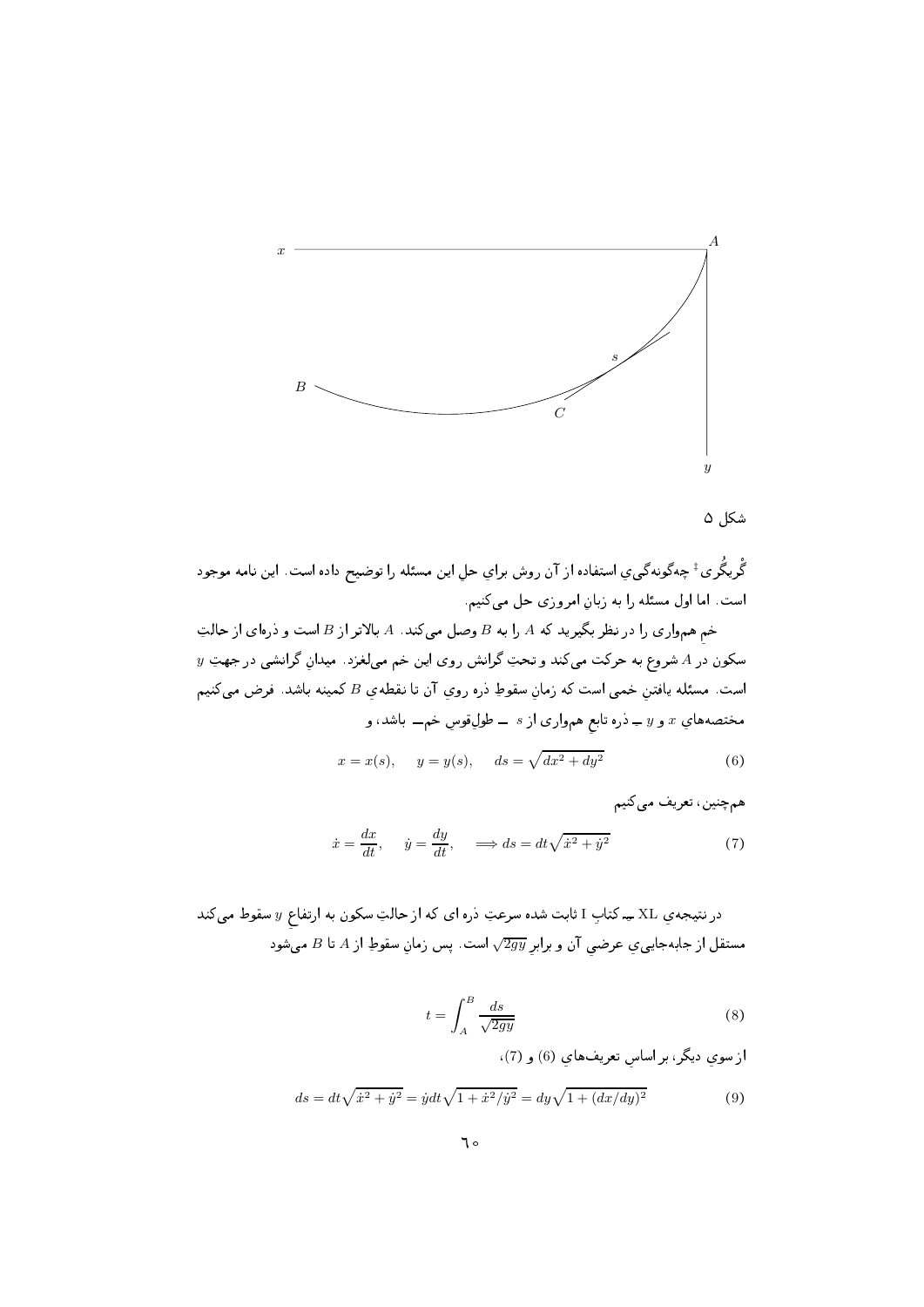پس داریم

$$
t = \int_{A}^{B} \left(\frac{1+x'^2}{2gy}\right)^{1/2} dy
$$
 (10)

که در آن

$$
x' = \frac{dx}{dy} \tag{11}
$$

تغييرزمانِ كل در اثر تغييرمسير  $\delta x(y)$  را  $\delta t$  مىگيريم. اين تغييرمسير، در هر نقطه ي  $x(y)$  دل بخواه است، جز در A و B ـــ نقاطِ انتهایی ی مسیرـــ که در آنجا صفر است. چون

$$
\delta x' = \delta \frac{dx}{dy} = \frac{d}{dy} \delta x = (\delta x)'
$$
\n(12)

از رابطه ی (10) به دست می آوریم

$$
\delta t = \int_{A}^{B} \frac{x' \delta x'}{[2gy(1+x'^2)]^{1/2}} dy = \int_{A}^{B} \frac{x'}{[2gy(1+x'^2)]^{1/2}} \frac{d}{dy} (\delta x) dy \tag{13}
$$

با یک انتگرال گیری ی جزءبهجزء نتیجه میشود

$$
\delta t = \frac{x'\delta x'}{[2gy(1+x'^2)]^{1/2}}\bigg|_{A}^{B} - \int_{A}^{B} \delta x \left\{\frac{d}{dy}\frac{x'}{[2gy(1+x'^2)]^{1/2}}\right\} dy
$$
(14)

بخش انتگرال گیریشده صفر میشود، چون در نقاطِ A و B داریم  $x=0$ . پس

$$
\delta t = -\int_{A}^{B} \delta x \left\{ \frac{d}{dy} \frac{x'}{[2gy(1+x'^2)]^{1/2}} \right\} dy \tag{15}
$$

اگر خم انتخابشده همان خم تندترینسقوط باشد،  $\delta t$  باید به ازای هر  $\delta x(y)$  ای صفر شود . پس شرطِ این که خم انتخابشده خاصیتِ فرینهبودن را داشته باشد این است که

$$
\frac{d}{dy}\frac{x'}{[2gy(1+x'^2)]^{1/2}} = 0\tag{16}
$$

یا

$$
x' = C[2gy(1+x'^2)]^{1/2}
$$
 (17)

که  $C$  مقداری ثابت است. رابطهی (17) را میشود به این شکل در آورد.

$$
(a-y)\left(\frac{dx}{dy}\right)^2 = y, \qquad a = 1/(2gC^2)
$$
\n(18)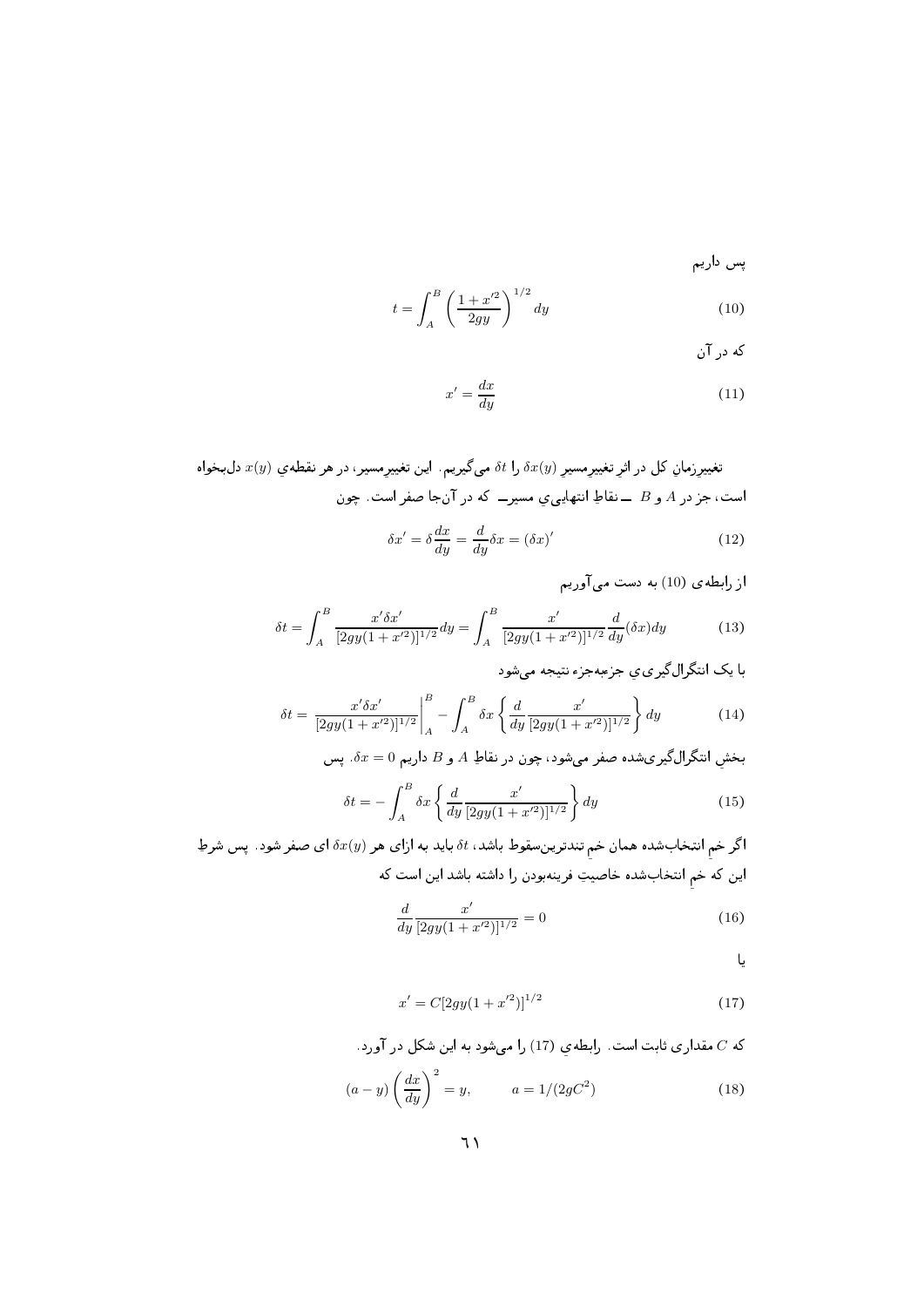یا،

$$
\frac{dx}{dy} = \left(\frac{y}{a-y}\right)^{1/2} \tag{19}
$$

بهساده گی می شود تحقیق کرد جواب این معادله

$$
x = \frac{1}{2}(a - \sin t), \qquad y = \frac{1}{2}a(1 - \cos t)
$$
 (20)

است.

## ۲ راوحلِ نيوتُن نیوتُن ‡ با انتگرالِ (8) شروع کرد ًکه باید کمینه میشدـــ و آن را به این شکل نوشت.  $\int_{0}^{\tau} F(t) dt$  $(21)$

که در آن،

$$
F = \left(\frac{\dot{x}^2 + \dot{y}^2}{2gy}\right)^{1/2} \tag{22}
$$

با نمادگذاري ي فْلوكسي ‡ نيوتُن ‡ (و با حذفِ ضريب 1⁄2- $(2g)^{-1/2}$ )، داريم  $F = \left[\frac{1}{y}(dx^2 + dy^2)\right]^{1/2}$  $(23)$ 

در شکل ٦

$$
eD = y, \qquad Ee = B\alpha = dx, \qquad AH = D\alpha = dy \tag{24}
$$

با تعریفهای

$$
eG = DA = \delta x, \quad Ad = \delta y, \quad CD = e'e = \epsilon \tag{25}
$$

روش نيوتُن ‡ مىشود مقايسەي سهم بخش  $BD d G E$  و بخشِ  $B D d G$  از قوسِ كمىجابەجاشدەي د, انتگرال $\emph{ }$ ده .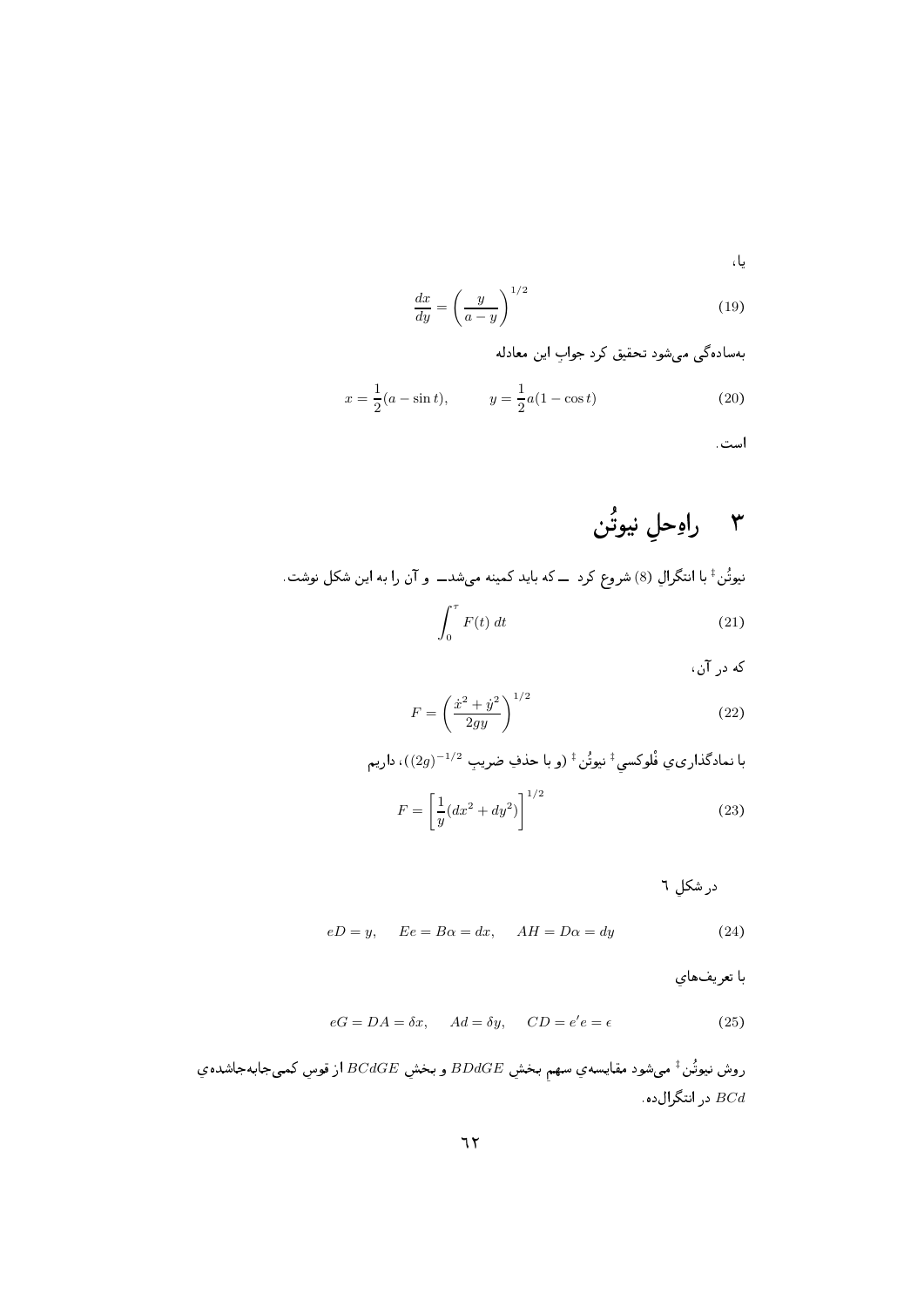

سهمٍ قوسهاي  $B D d$  (جمعٍ سهمٍ ذورنقههاي  $DEB$  و  $dGeD$ ) و  $B C d$  (جمعٍ سهمٍ ذورنقههاي و  $dGe'C$  در انتگرال(ه، به ترتیب متناسب اند با  $Ce^{\prime}EB$ 

$$
\frac{1}{\sqrt{y}}[(dx)^2 + (dy)^2]^{1/2} + \frac{1}{\sqrt{y+\delta y}}[(dx+\delta x)^2 + (dy)^2]^{1/2}
$$
 (26)

2

در حدِ  $\epsilon \to 0$  نتيجه مىشود

$$
\frac{1}{\sqrt{y}}[(dx+\epsilon)^2 + (dy)^2]^{1/2} + \frac{1}{\sqrt{y+\delta y}}[(dx+\delta x - \epsilon)^2 + (dy)^2]^{1/2}
$$
(27)

6 3I - &\ "?6 > (23c 0 - F & {{ {F R @ 6 3I 

$$
\frac{1}{\sqrt{y}} \left\{ \left[ (dx + \epsilon)^2 + (dy)^2 \right]^{1/2} - \left[ (dx)^2 + (dy)^2 \right]^{1/2} \right\}
$$
\n
$$
= \frac{1}{\sqrt{y + \delta y}} \left\{ \left[ (dx + \delta x)^2 + (dy)^2 \right]^{1/2} - \left[ (dx + \delta x - \epsilon)^2 + (dy)^2 \right]^{1/2} \right\} \tag{28}
$$

 $\frac{1}{\sqrt{y}} \frac{\partial}{\partial (d)}$  $\frac{\partial}{\partial (dx)}[(dx)^2 + (dy)^2]^{1/2} = \frac{1}{\sqrt{y + \delta y}} \frac{\partial}{\partial (dx)}$  $\frac{\partial}{\partial (dx)}[(dx + \delta x)^2 + (dy)^2]$  $(29)$